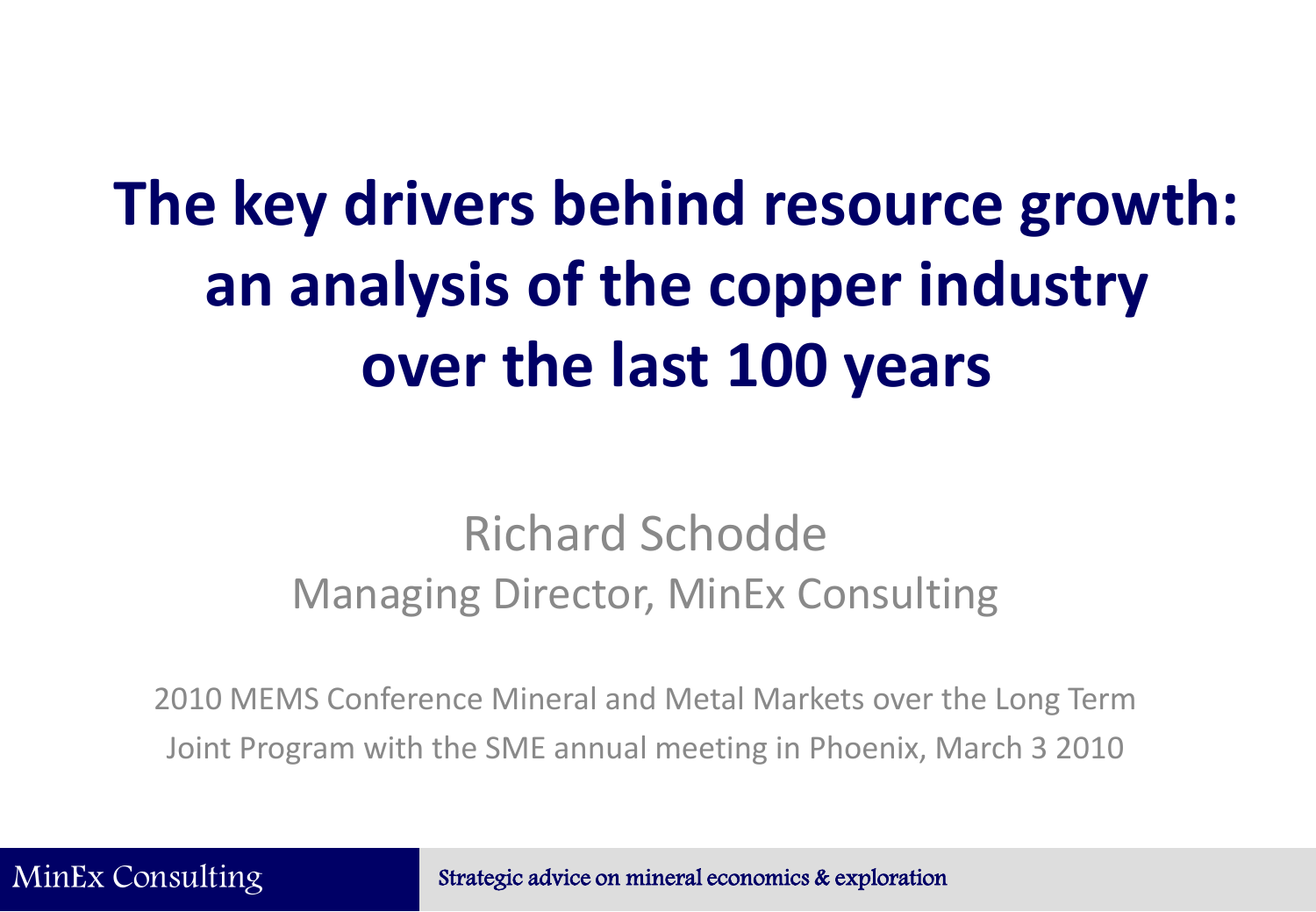# **Overview**

- 1. What are the key drivers?
- 2. How much copper has been found and mined
- 3. Trends in declining ore grade – is it good news or bad?
- 4. Untangling the effects of discovery, technology, costs and prices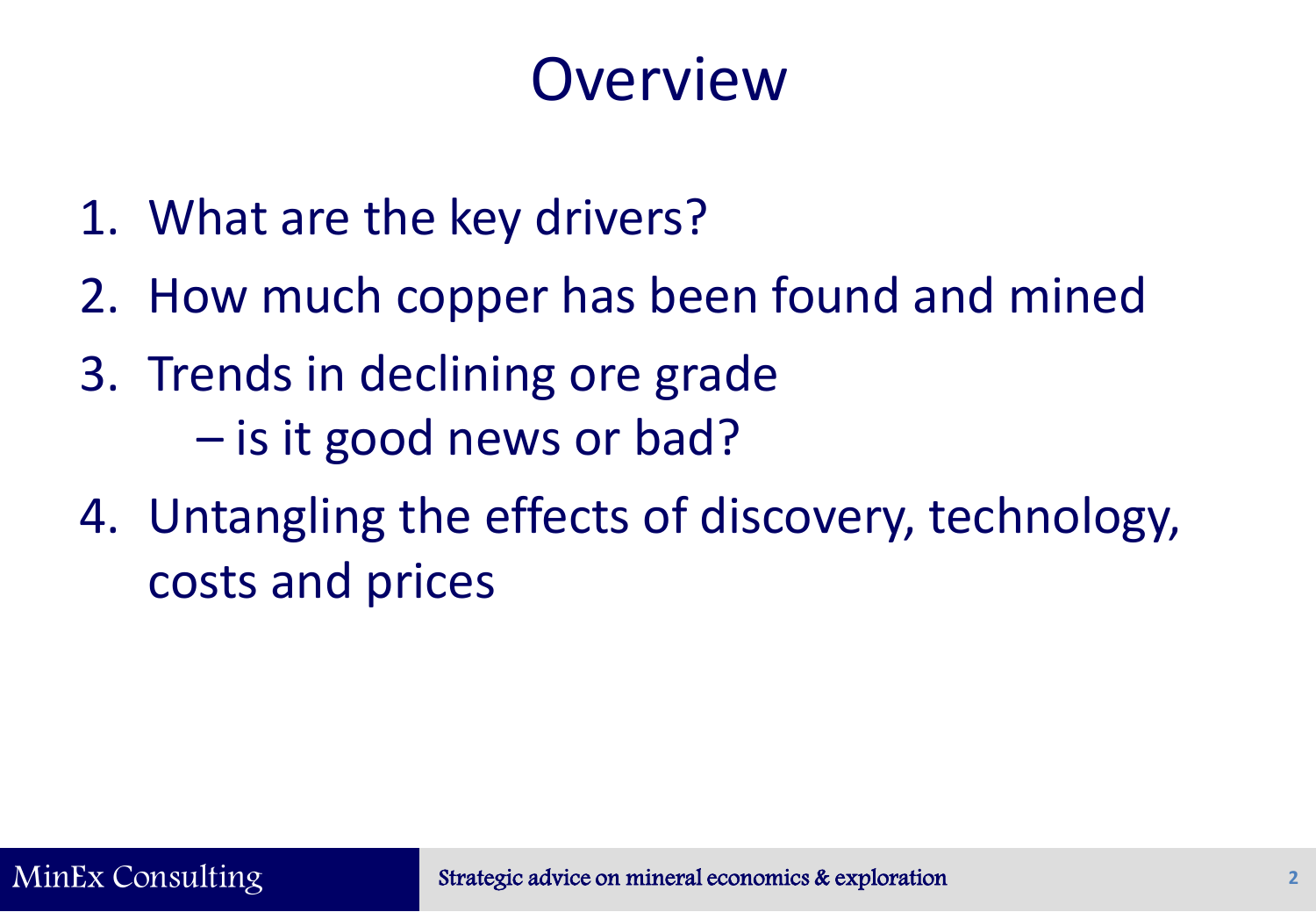# Key drivers for resource growth

- Exploration success
	- Trends in copper discovery rates over last century
	- Growth in world reserves & resources
- Changes in costs
	- Impact on what we define "economic" ore
	- R&D and Engineers can grow the resource
- Changes in prices
	- Higher prices will expand the pool of economic projects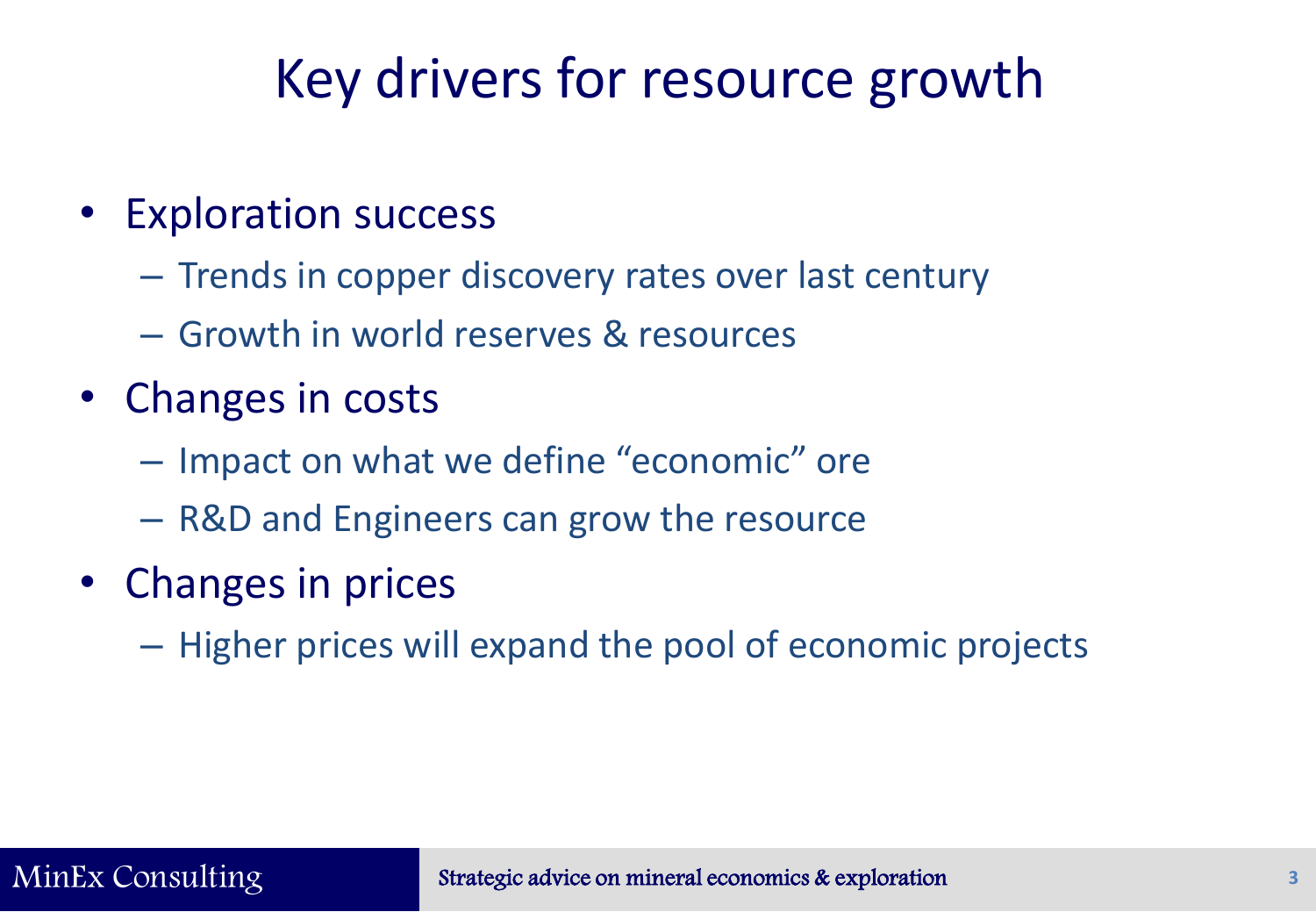## Discovery: Most of the metal found is tied up in a handful of deposits Amount of copper found in deposits >0.1 Mt Cu in the World: 1900-2009



Source: MinEx Consulting Feb 2010

Note: Chart include minor adjustment for deposits missing from the database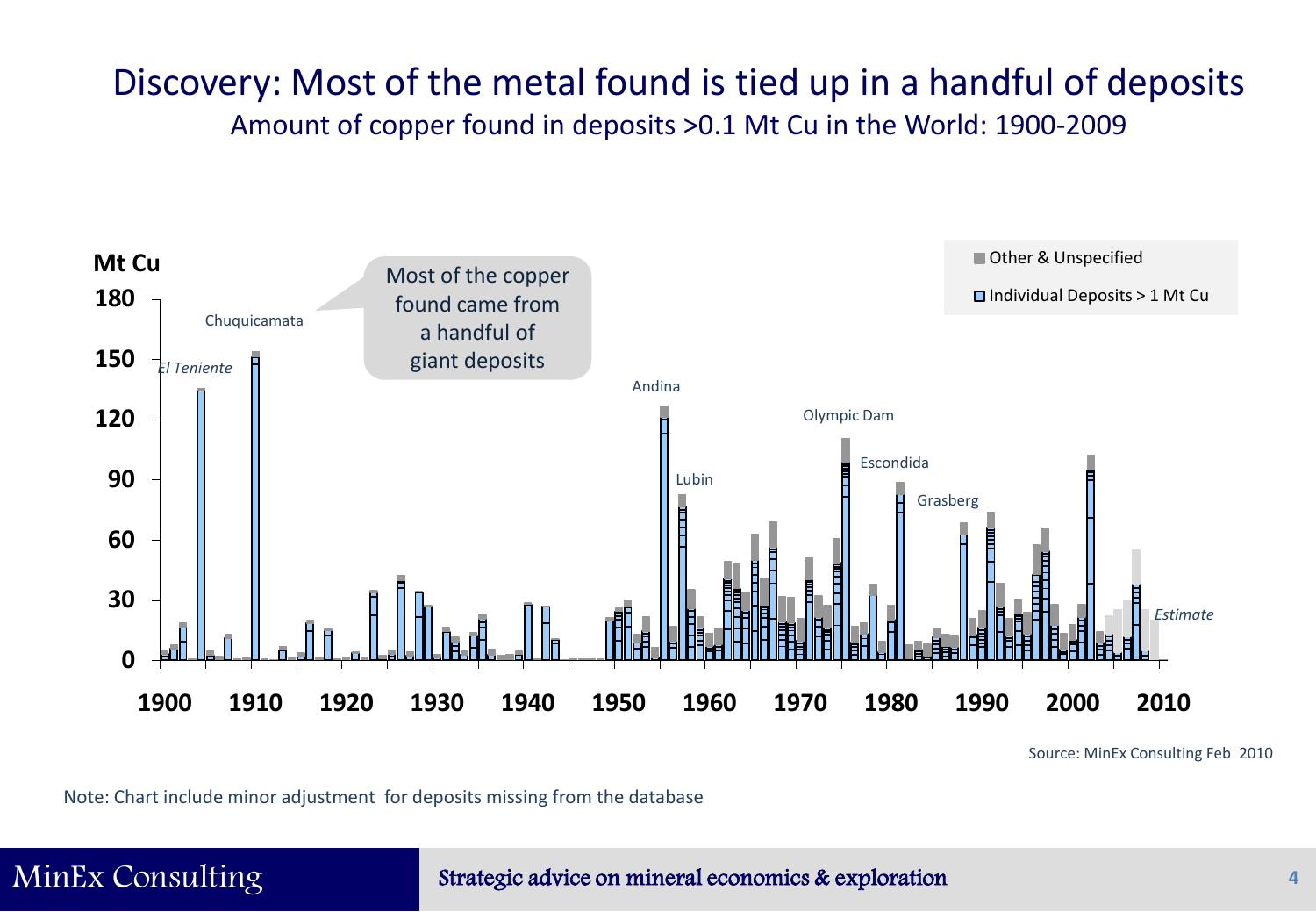## Until recently, we have been finding it faster than we mine it Amount of copper mined vs copper found in deposits >0.1 Mt Cu in the World: 1900-2009



Source: MinEx Consulting Feb 2010

Note: Chart include minor adjustment for deposits missing from the database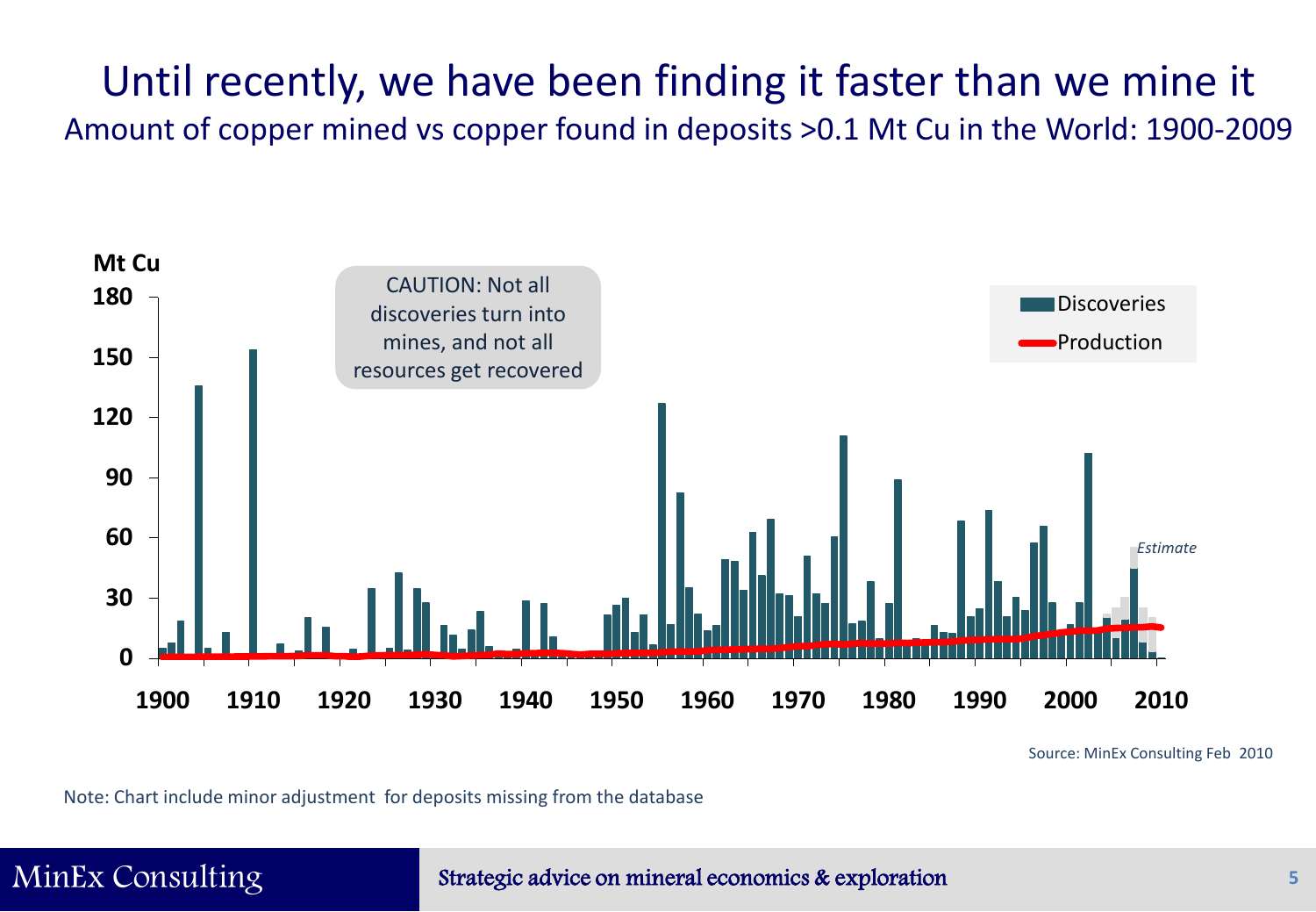## Copper reserves continue to grow

World Copper Reserves: 1900-2010

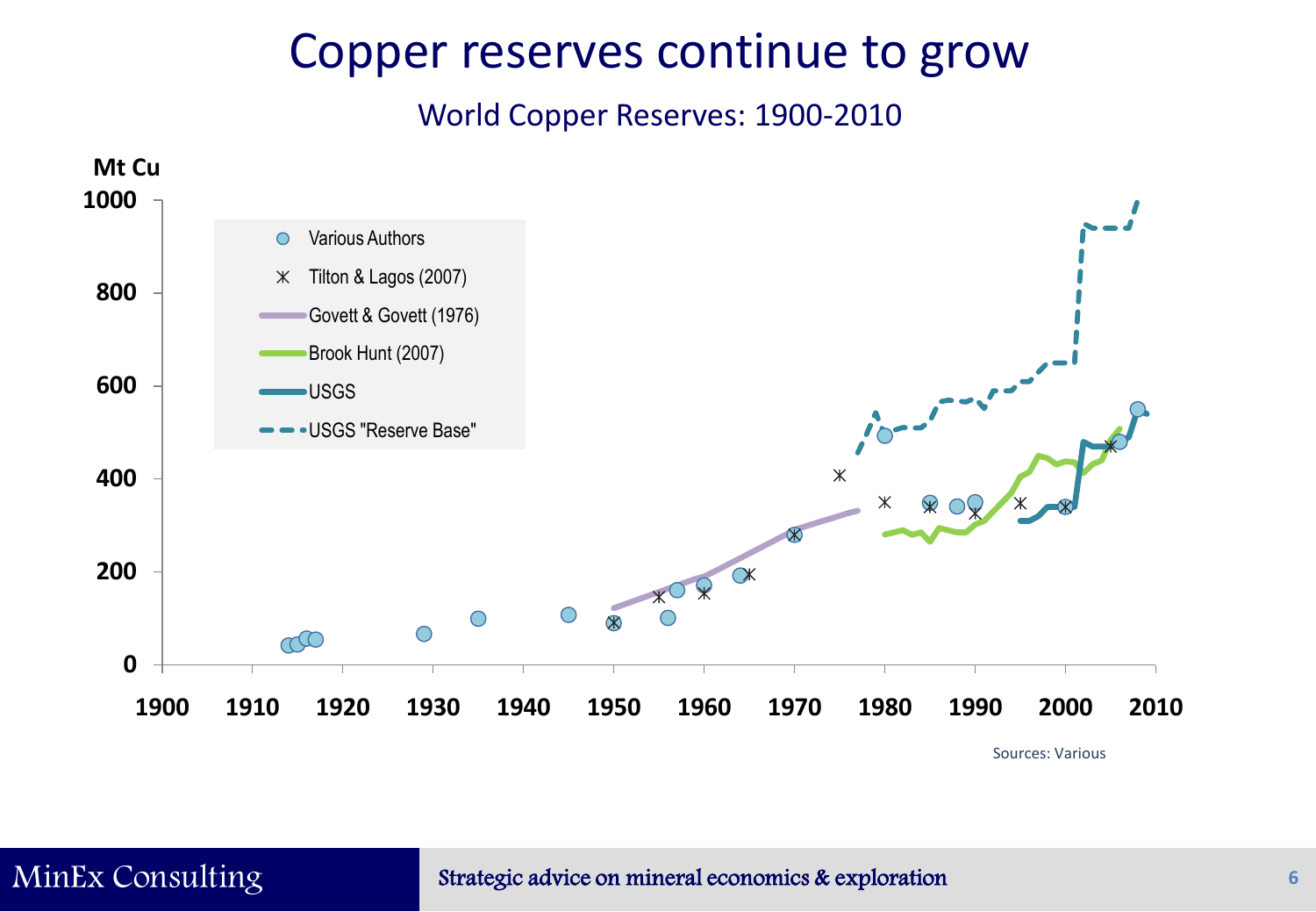## Copper reserves continue to grow

World Copper Reserves: 1900-2010



MinEx Consulting March 2010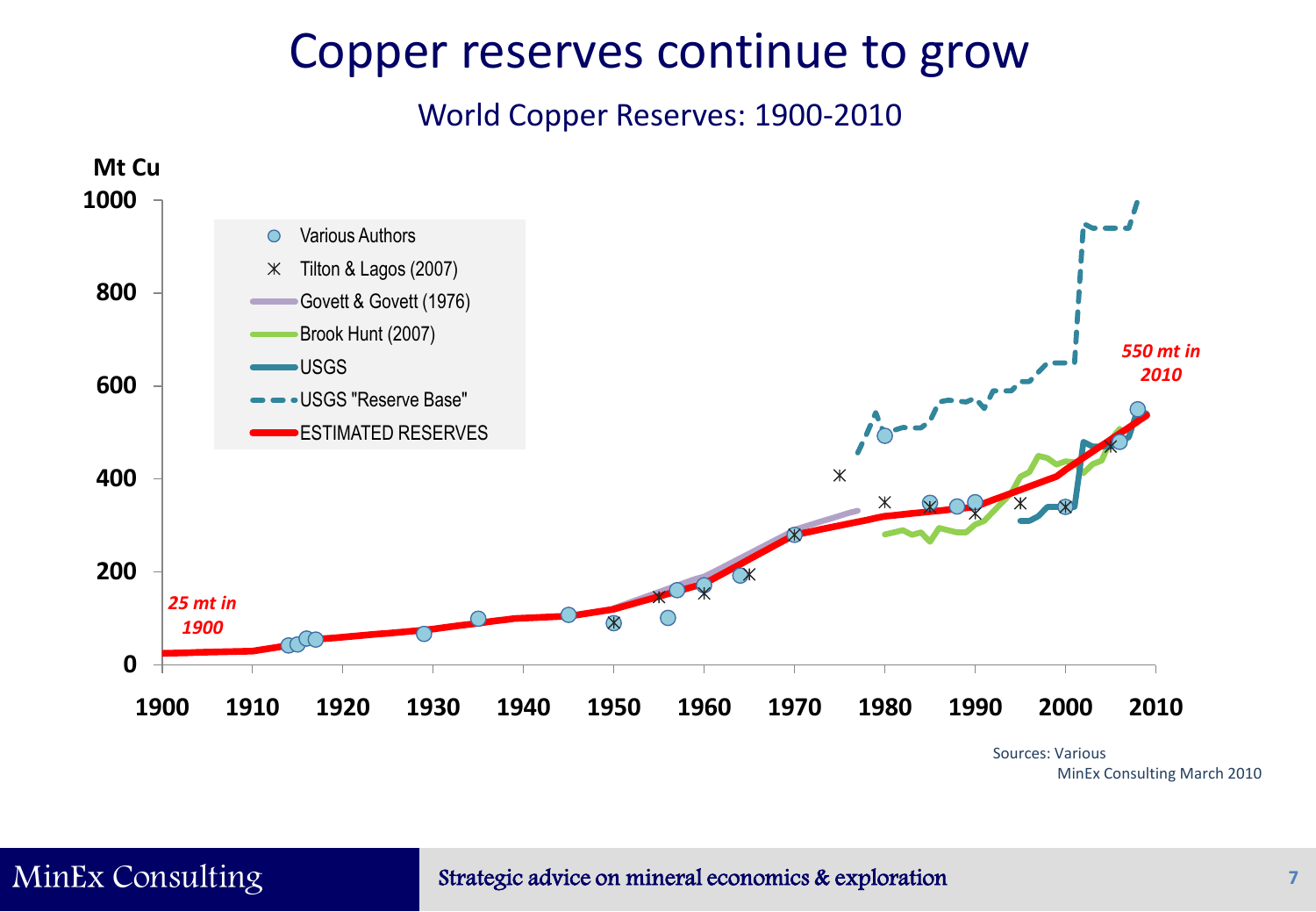World Pre-mined Copper Reserves: 1900-2010



Sources: Production data from USGS MinEx Consulting March 2010

Note: Assumes 20mt in cumulative historic production pre-1900 Mining recovers 85% of copper contained in ore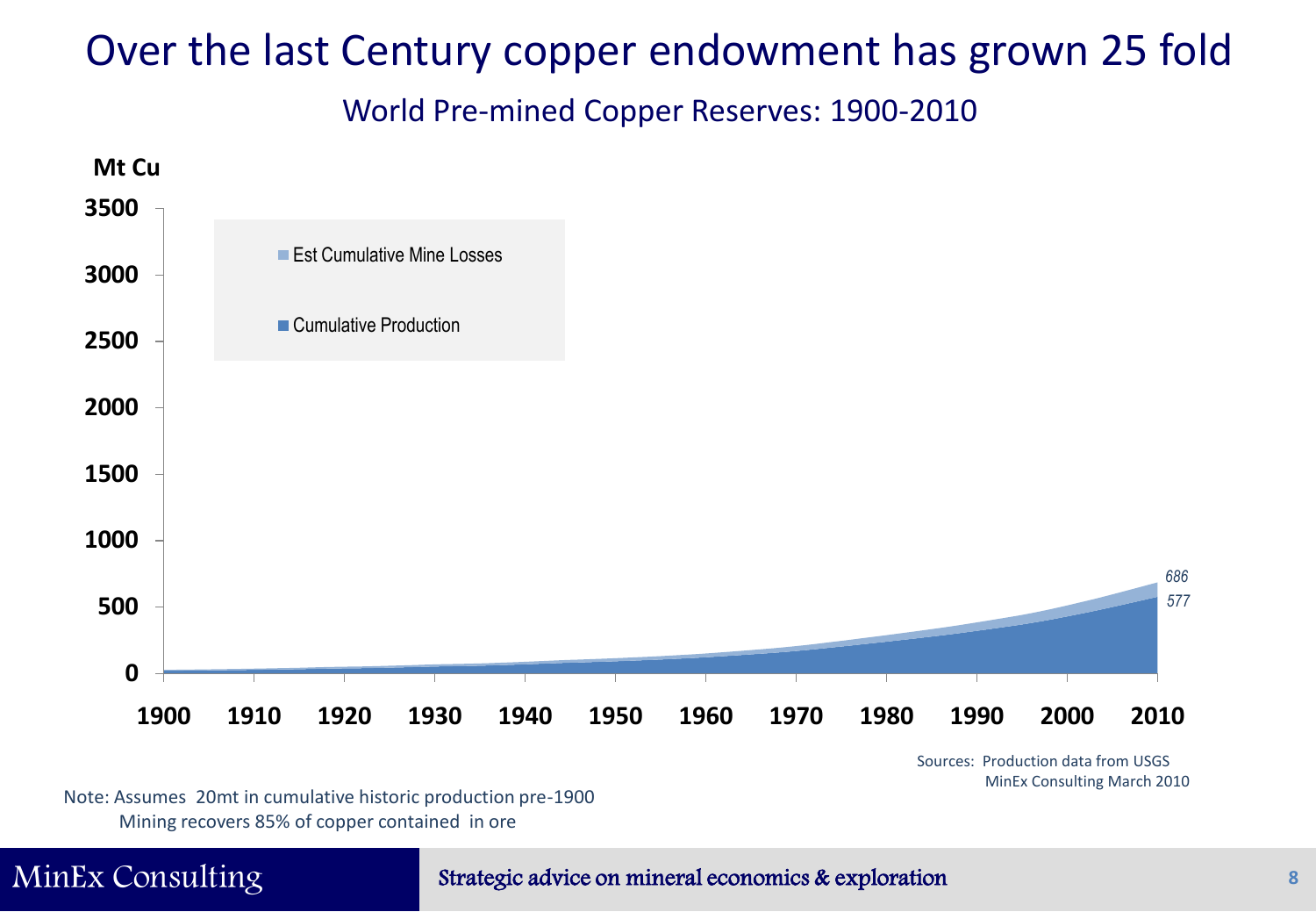World Pre-mined Copper Reserves: 1900-2010



Sources: Production data from USGS MinEx Consulting March 2010

Note: Assumes 20mt in cumulative historic production pre-1900 Mining recovers 85% of copper contained in ore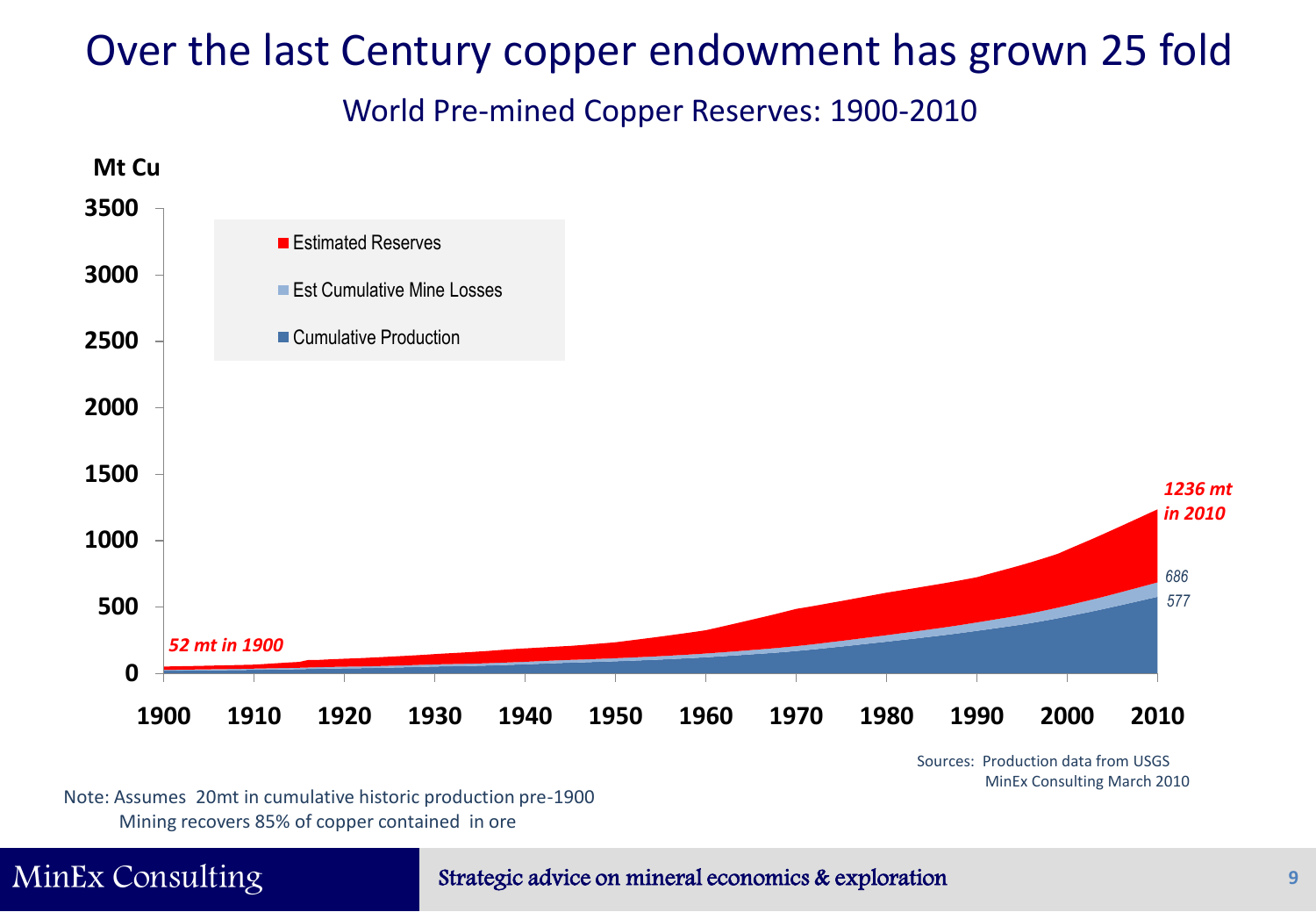World Pre-mined Copper Reserves: 1900-2010



Sources: Production data from USGS MinEx Consulting March 2010

Note: Assumes 20mt in cumulative historic production pre-1900 Mining recovers 85% of copper contained in ore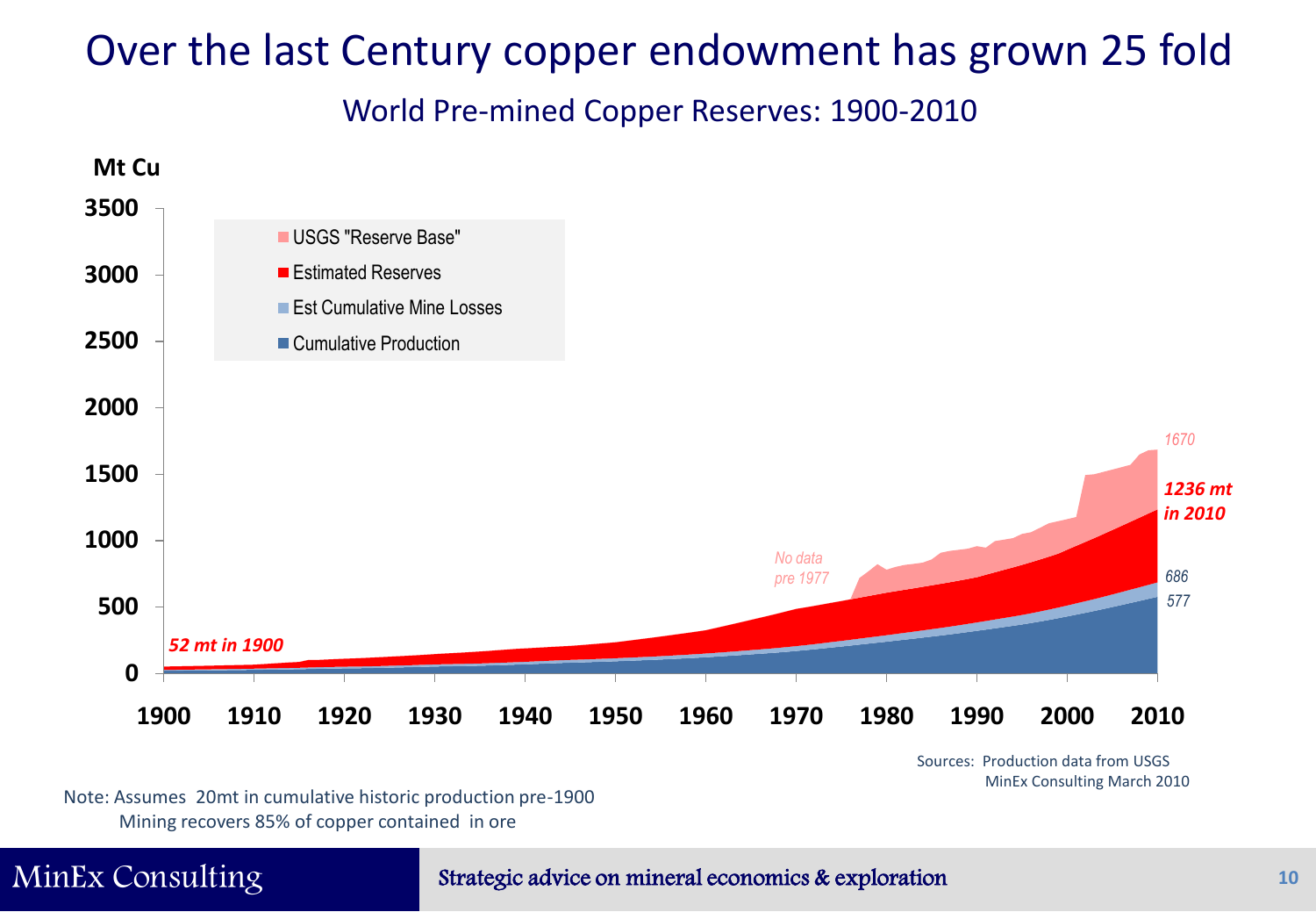### World Pre-mined Copper Reserves: 1900-2010



Sources: Production data from USGS MinEx Consulting March 2010

Note: Assumes 20mt in cumulative historic production pre-1900 Mining recovers 85% of copper contained in ore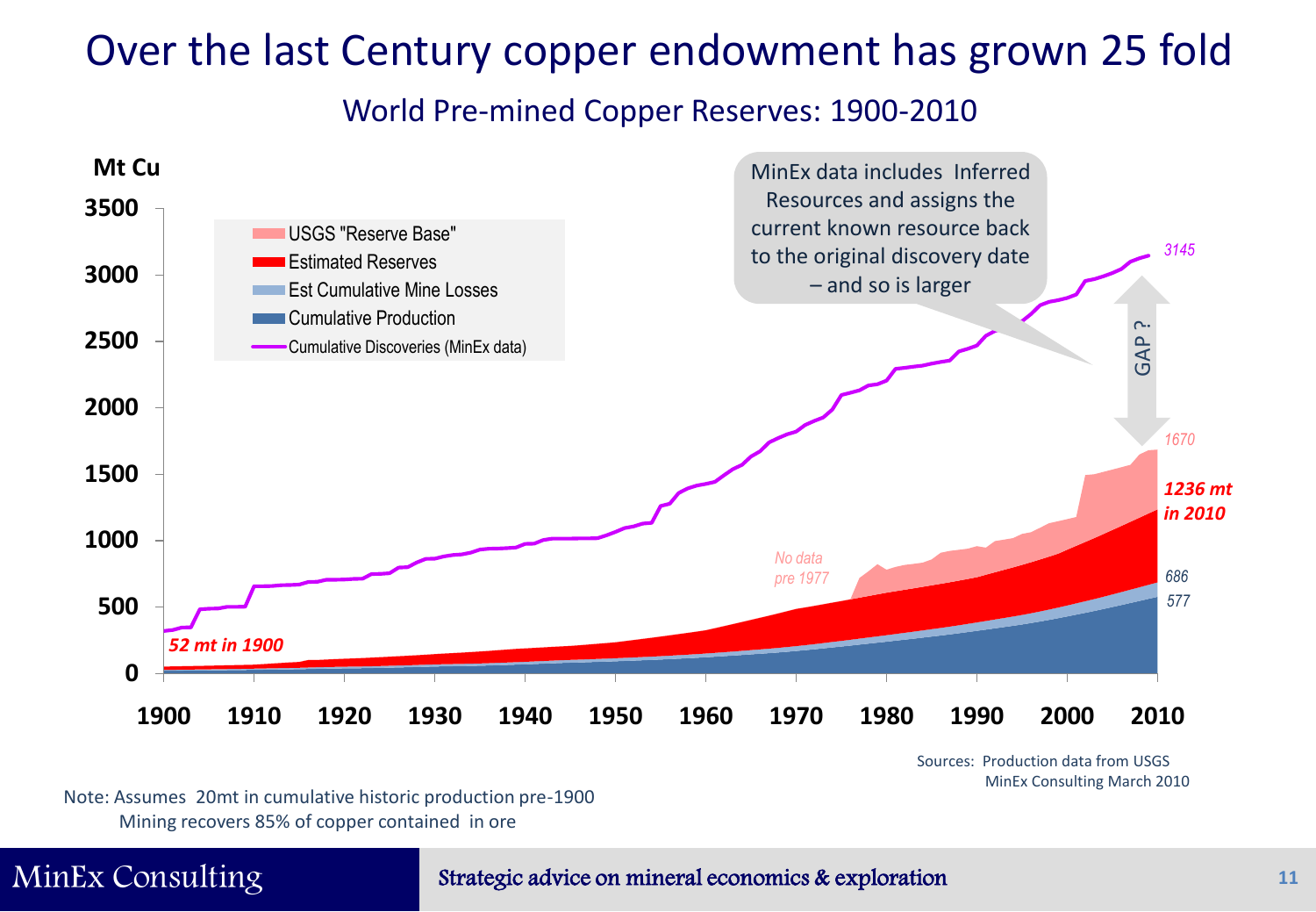## Reserve life has slowly declined over the last 60 years

Ratio of Reserves/Production - World: 1900-2010



Sources: Production data from USGS Reserve data MinEx Consulting March 2010

Note: Chart based on "Estimated Reserves" Peaks in 1921 and 1932 due to sudden drop in production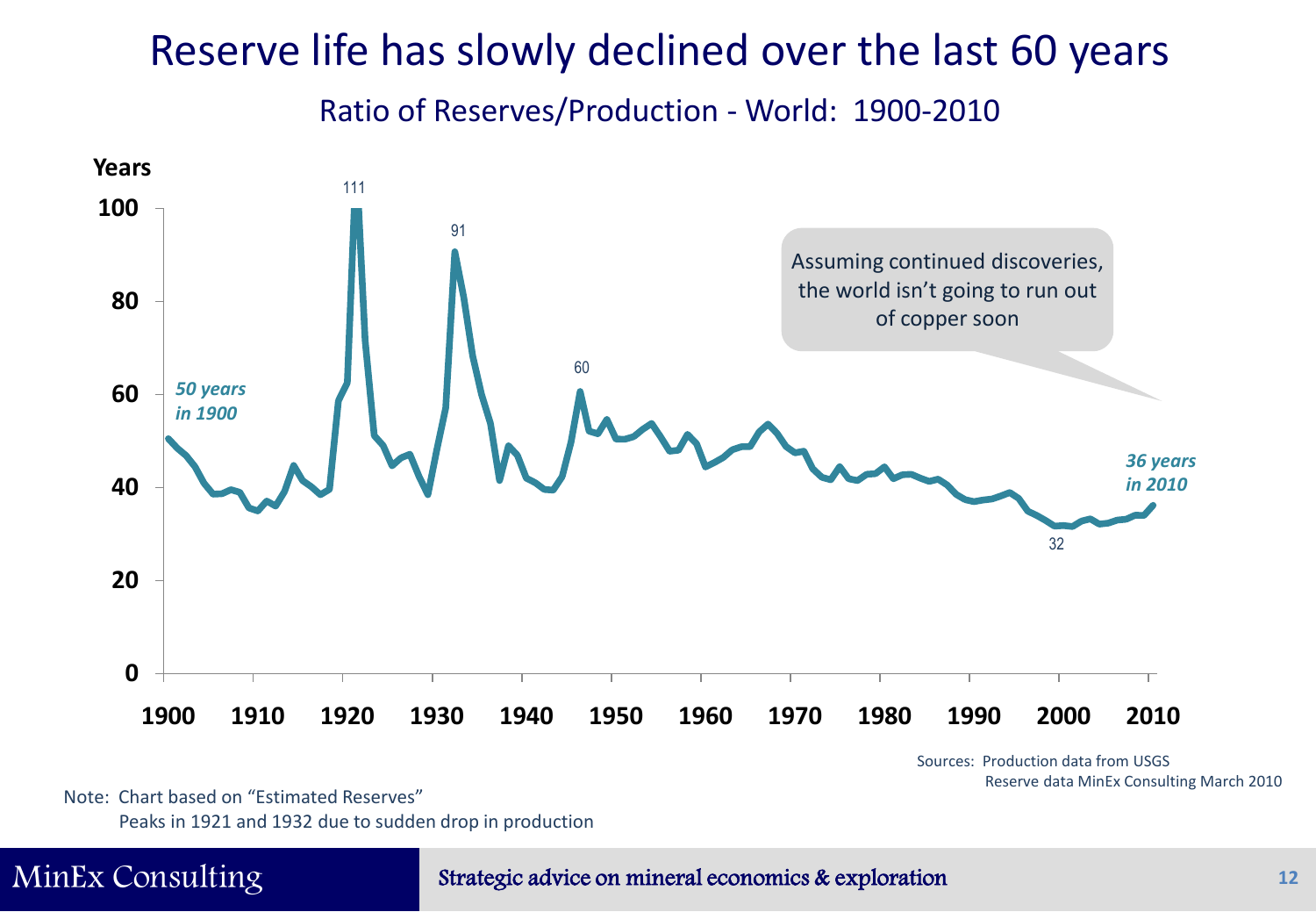## Ore grades mined have declined over time

Copper ore grade for World and selected countries: 1900-2008



Sources: USGS, Mudd (2009) Brook Hunt, UBS

Note: Rise in ore grade in Australia from 1972 onwards is due to startup of the high-grade Olympic Dam mine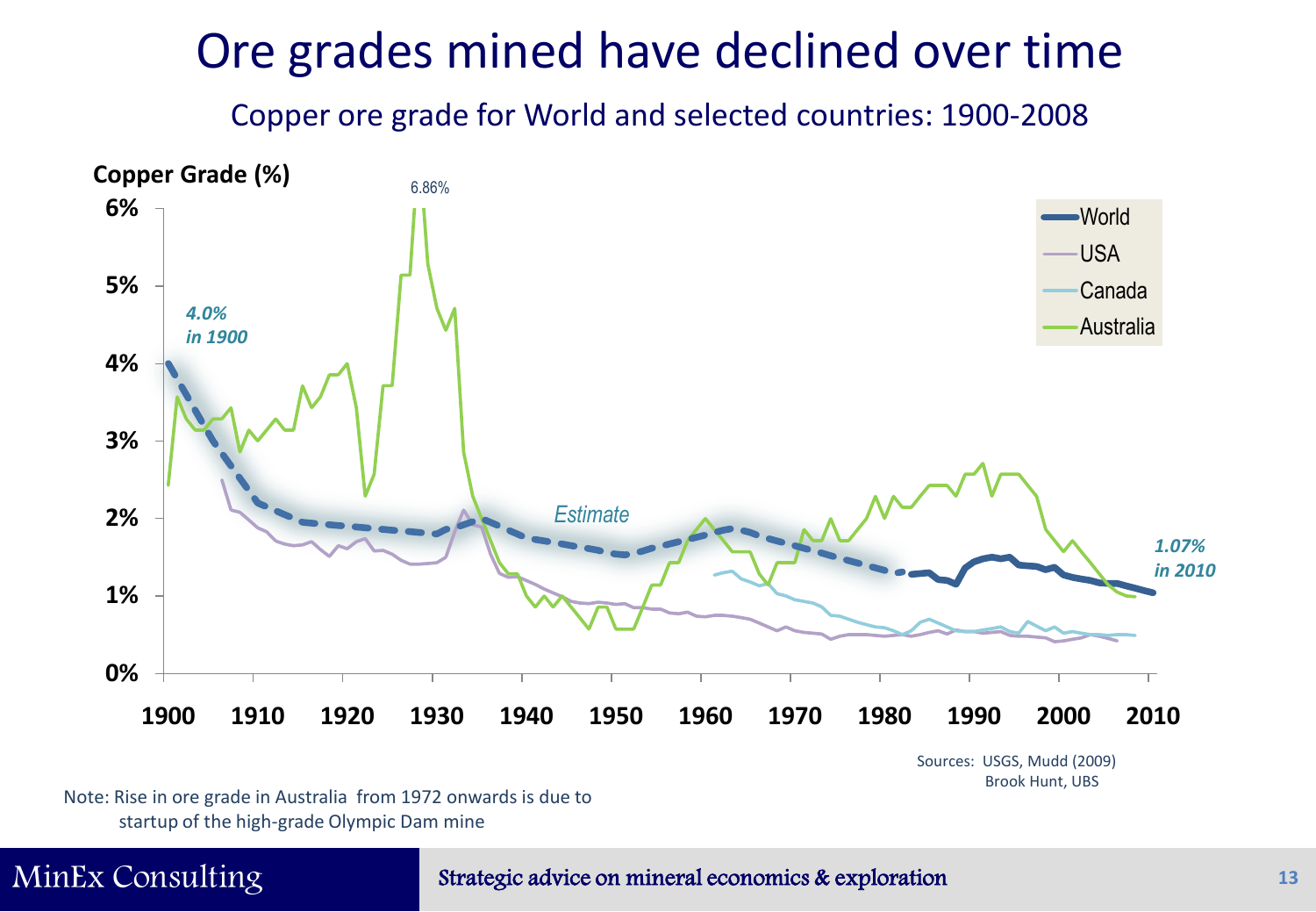The average grade for copper discoveries has remained relatively constant. This is dragging down the average ore grade mined Copper ore grade discovered and mined in the World: 1900-2008



WARNING: The definition of what is economic ore has changed over time. The estimated sources: USGS, Mudd (200<br>Brook Hunt, UBS discovery grade is based on the latest available resource figures – which is much larger (but often lower grade) than that originally reported at the time of discovery

Sources: USGS, Mudd (2009)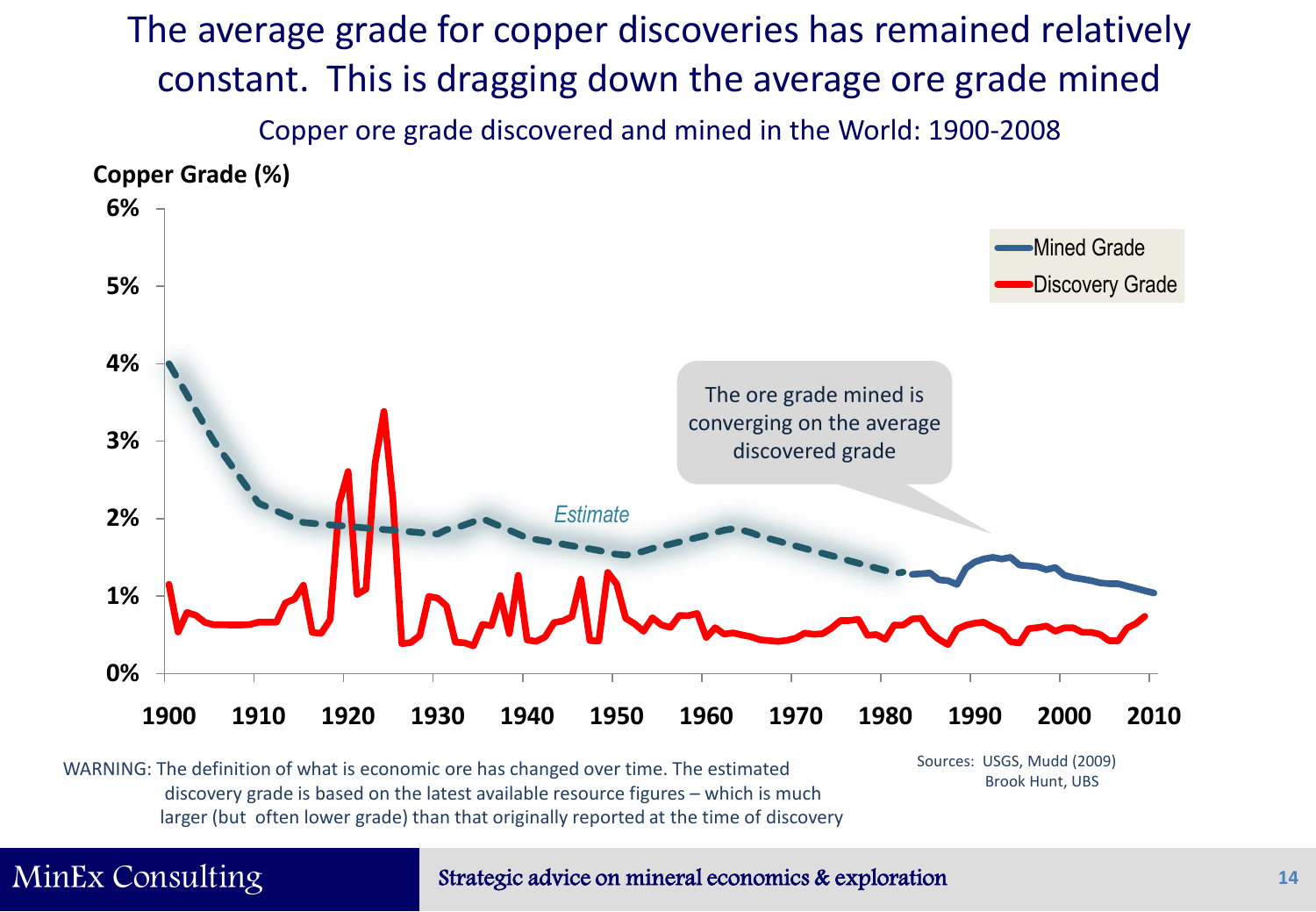## QUESTION:

## Is a declining ore grade bad news or good news ?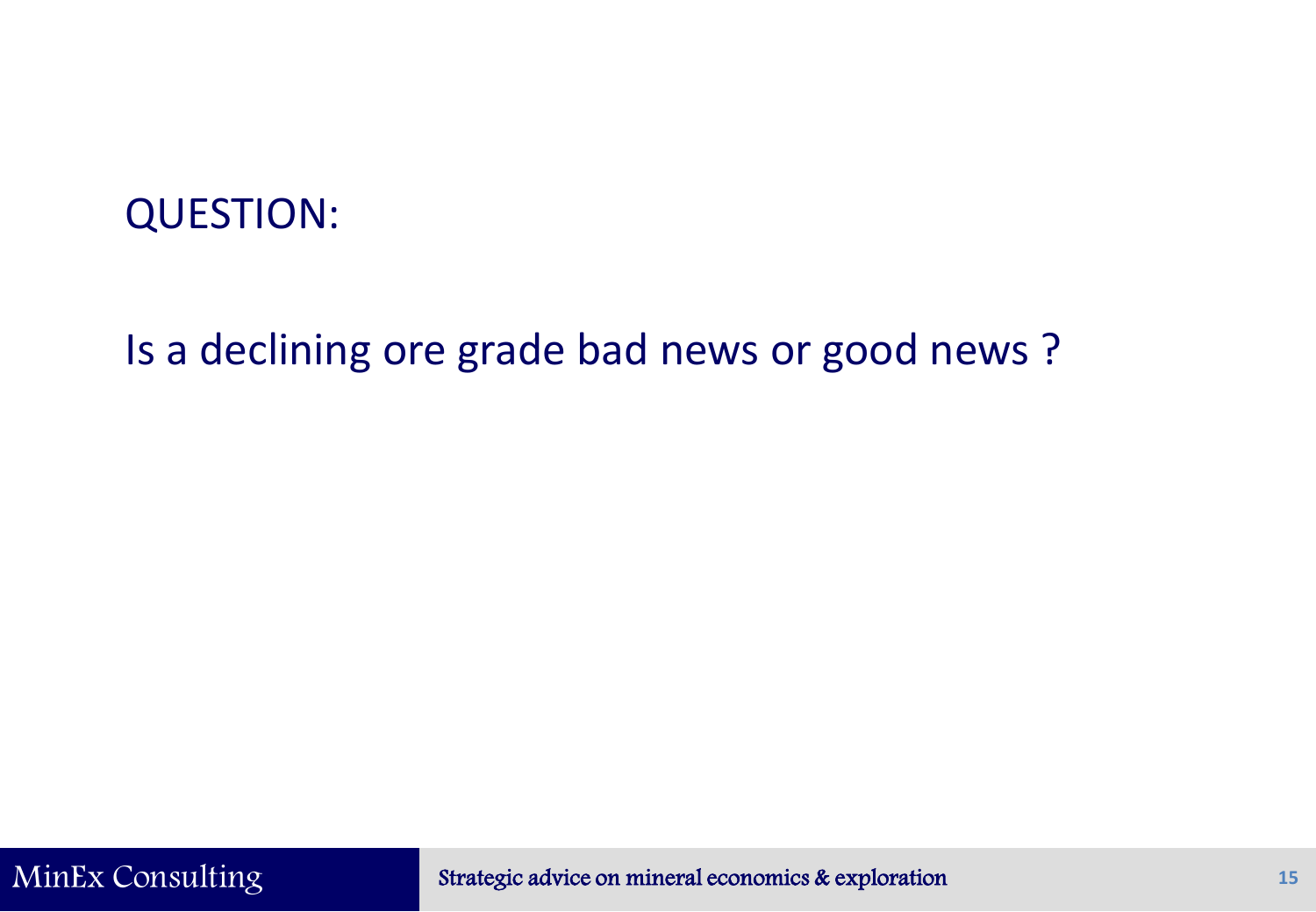## There is a trade-off between tonnes and grade Rio Blanco copper deposit



Source: MinEx Consulting March 2010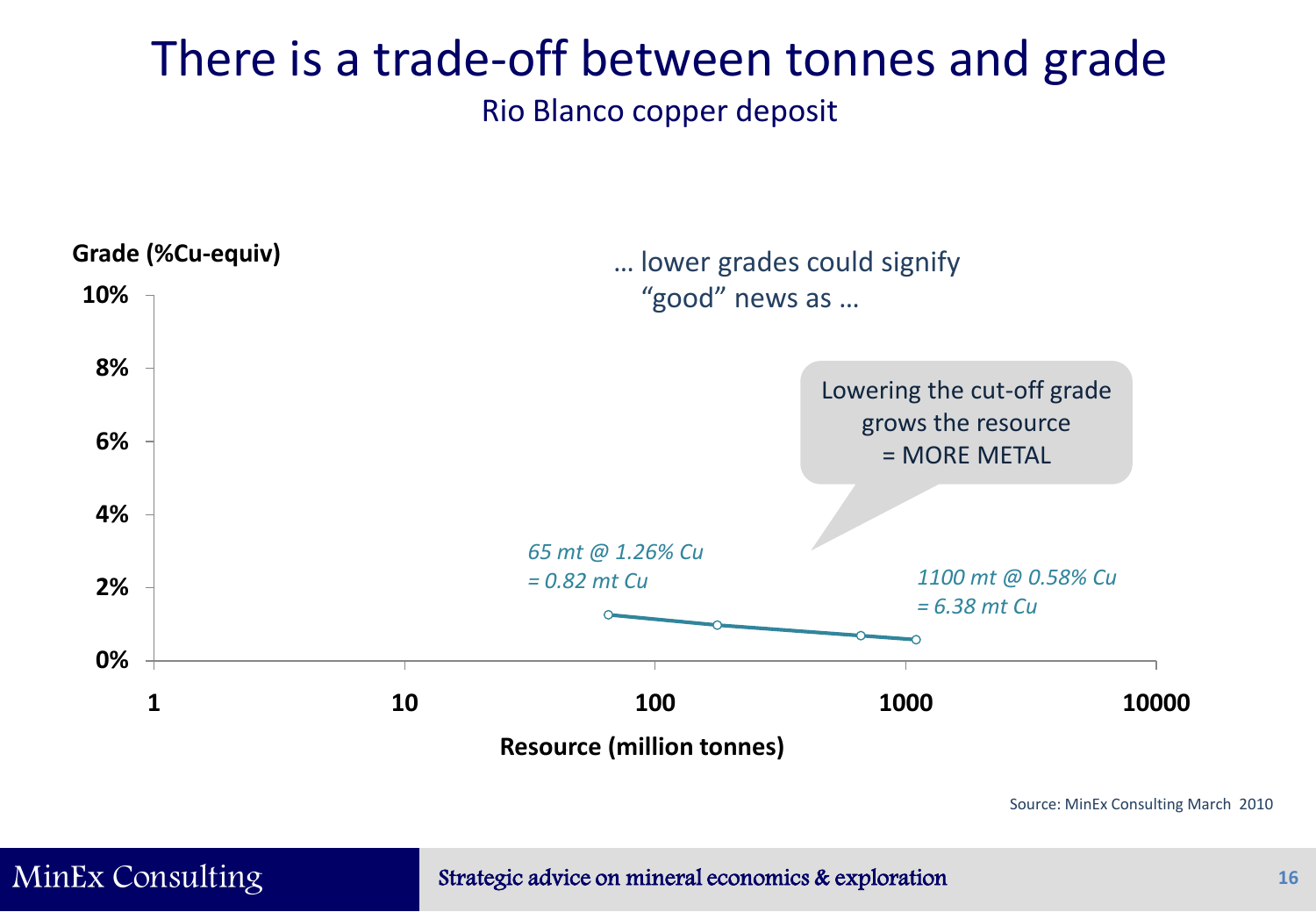## There is a trade-off between tonnes and grade

Tonnes-Grade data for 48 copper deposits



Source: MinEx Consulting March 2010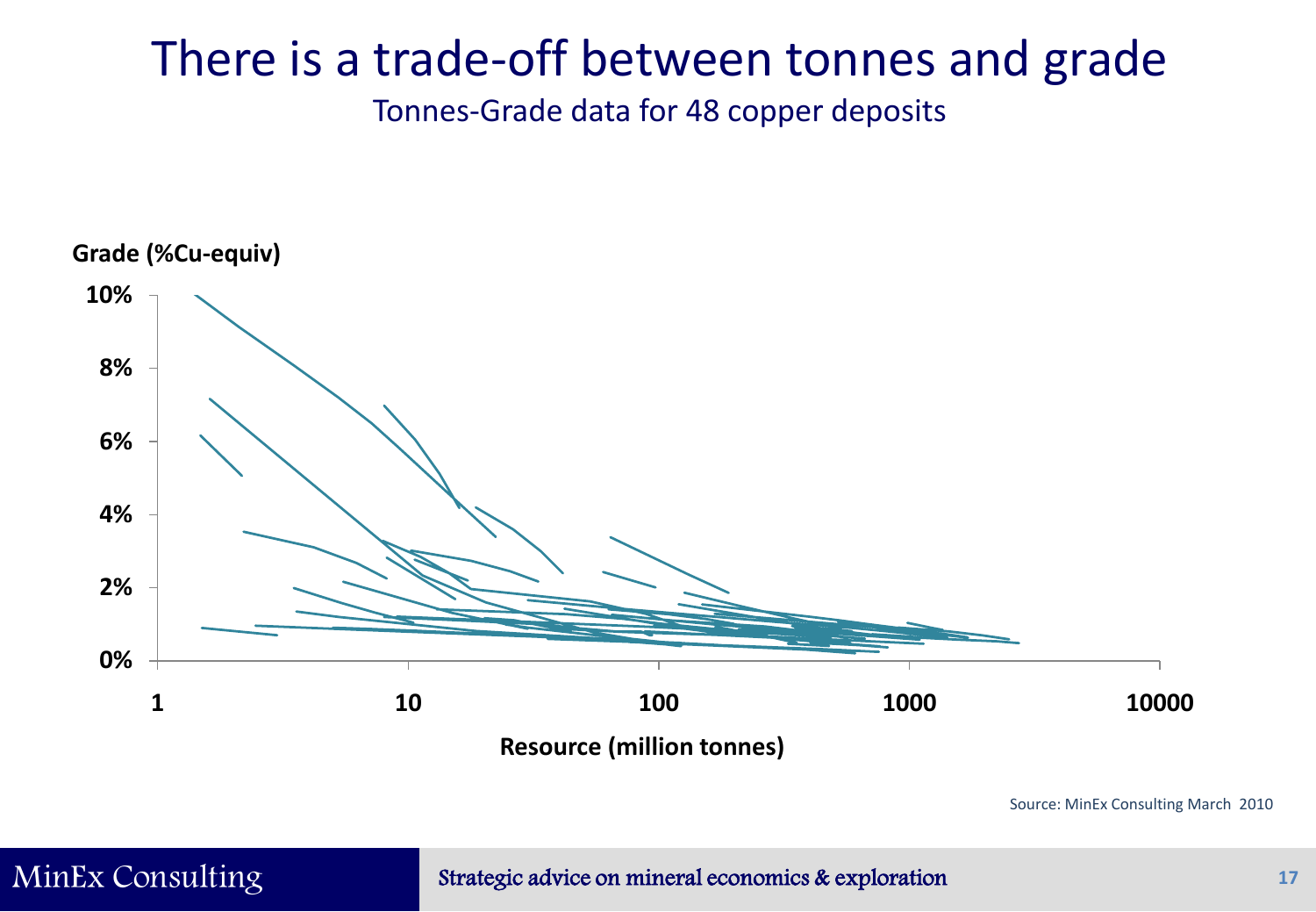# There is a trade-off between tonnes and grade

NORMALISED Tonnes-Grade data for 48 copper deposits



Base Case defined as the maximum reported resource size for a given deposit

Source: MinEx Consulting March 2010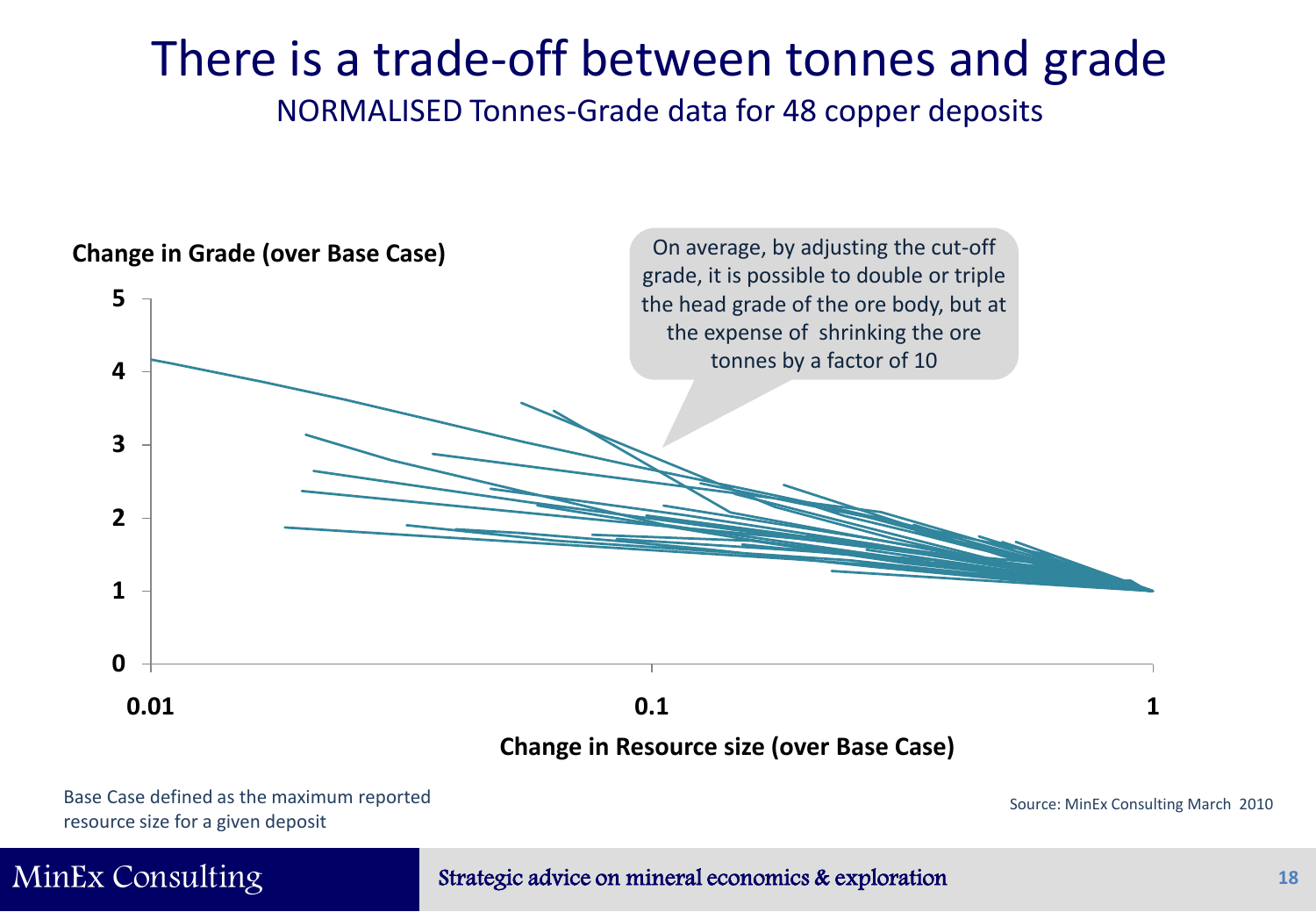# There is a trade-off between tonnes and grade

NORMALISED Tonnes-Grade data for 48 copper deposits



Base Case defined as the maximum reported resource size for a given deposit

Source: MinEx Consulting March 2010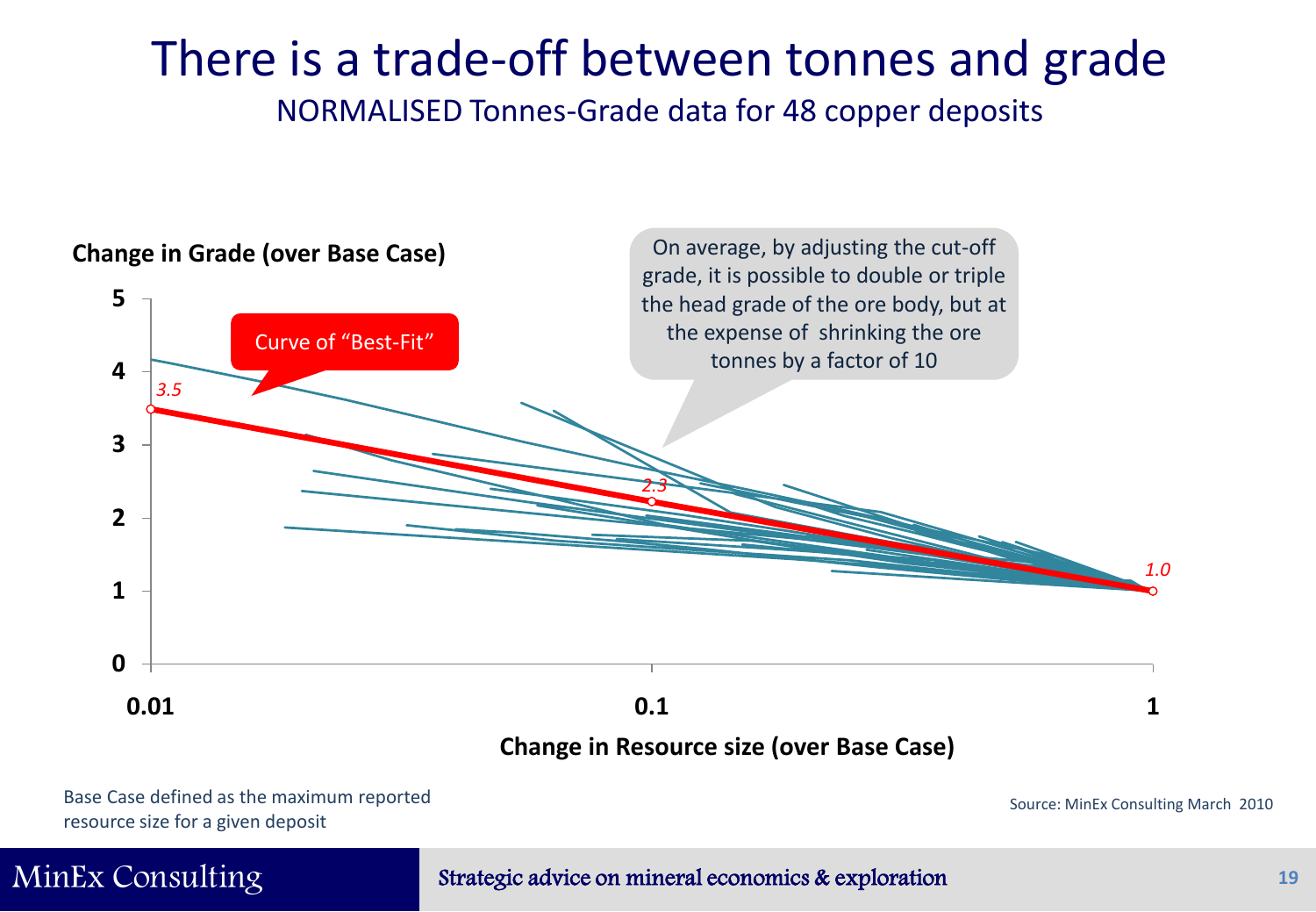Most of the huge growth in known resources in the last 70 years can be attributed to a reduction in cut-off grades Change in pre-mined resources for 12 giant porphyry deposits: 1929-2008

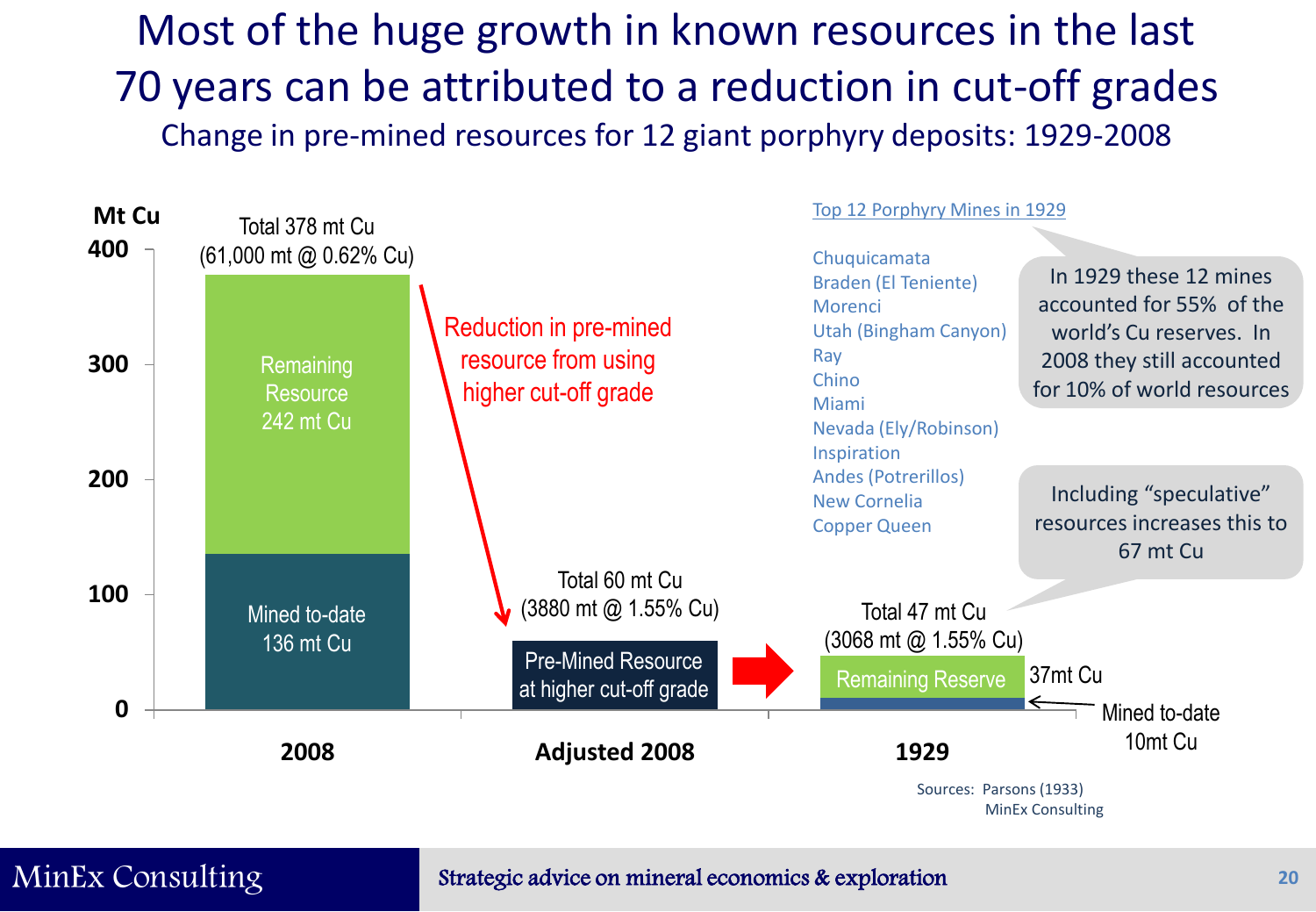## Over the last 100 years, the real price and cost of copper has halved

Copper price and (estimated) average operating costs for Western World: 1900-2009



Sources: USGS, Brook Hunt, CRU MinEx Consulting estimates (for 1900-1974)

Includes, transportation, smelting & refining and marketing costs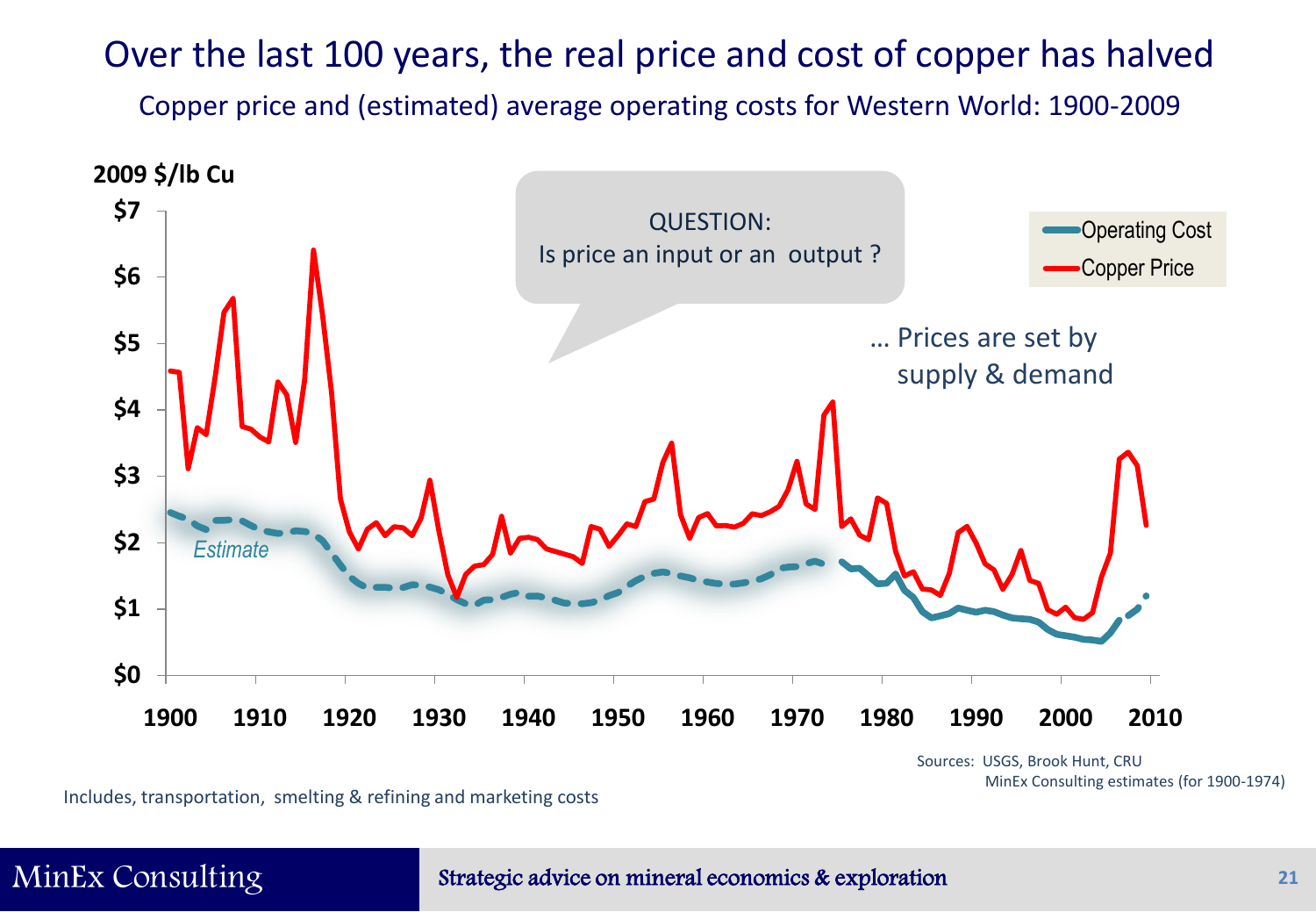## Over the same period, unit mining costs have dropped four-fold

Estimated average operating costs for copper mines in Western World: 1900-2009



Sources: Brook Hunt, CRU , Historical reports MinEx Consulting estimates (for 1900-1974)

Includes, transportation, smelting & refining and marketing costs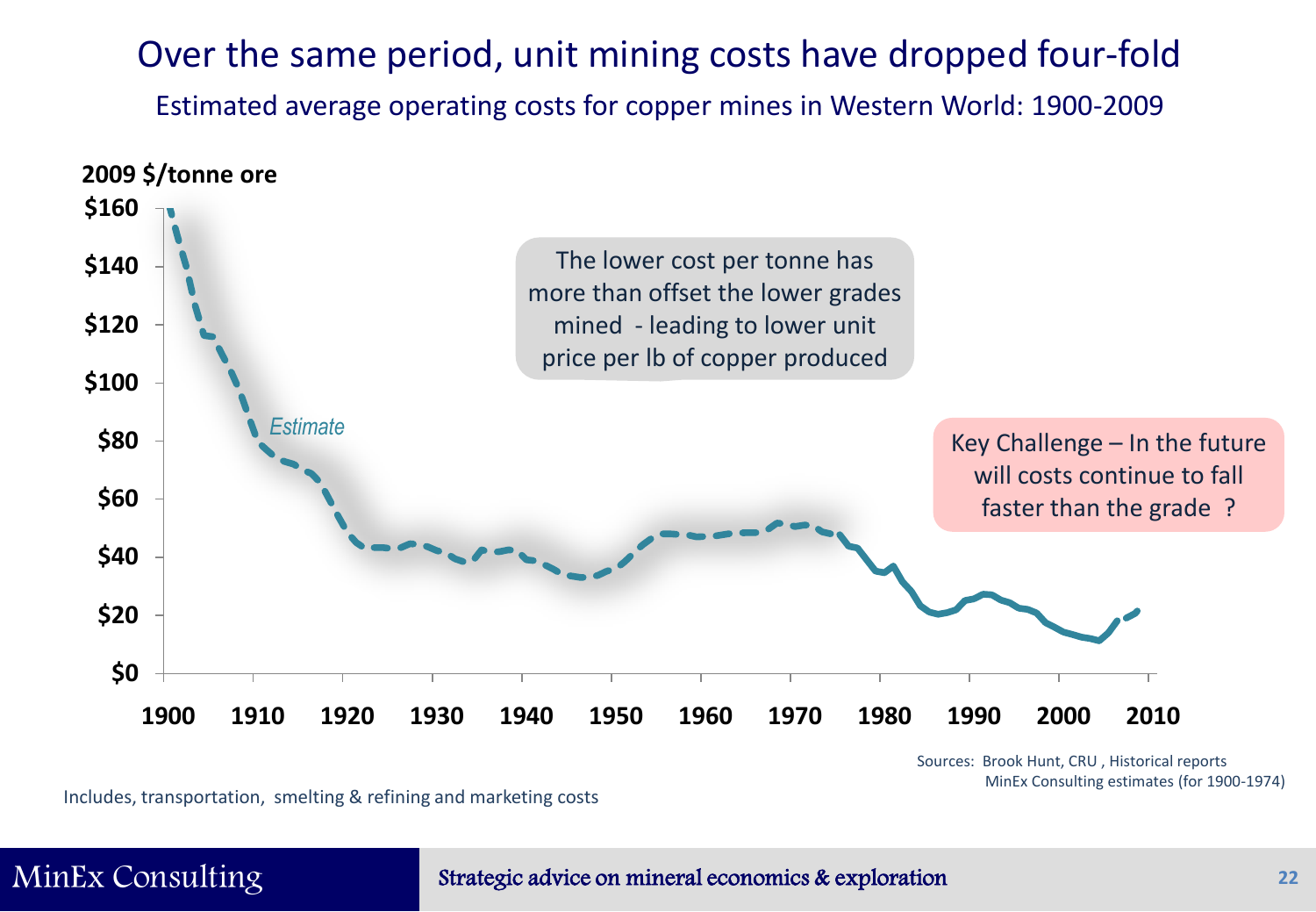## Key Technical Innovations

Estimated average operating costs for copper mines in Western World: 1900-2009



Sources: Brook Hunt, CRU , Historical reports MinEx Consulting estimates (for 1900-1974)

Includes, transportation, smelting & refining and marketing costs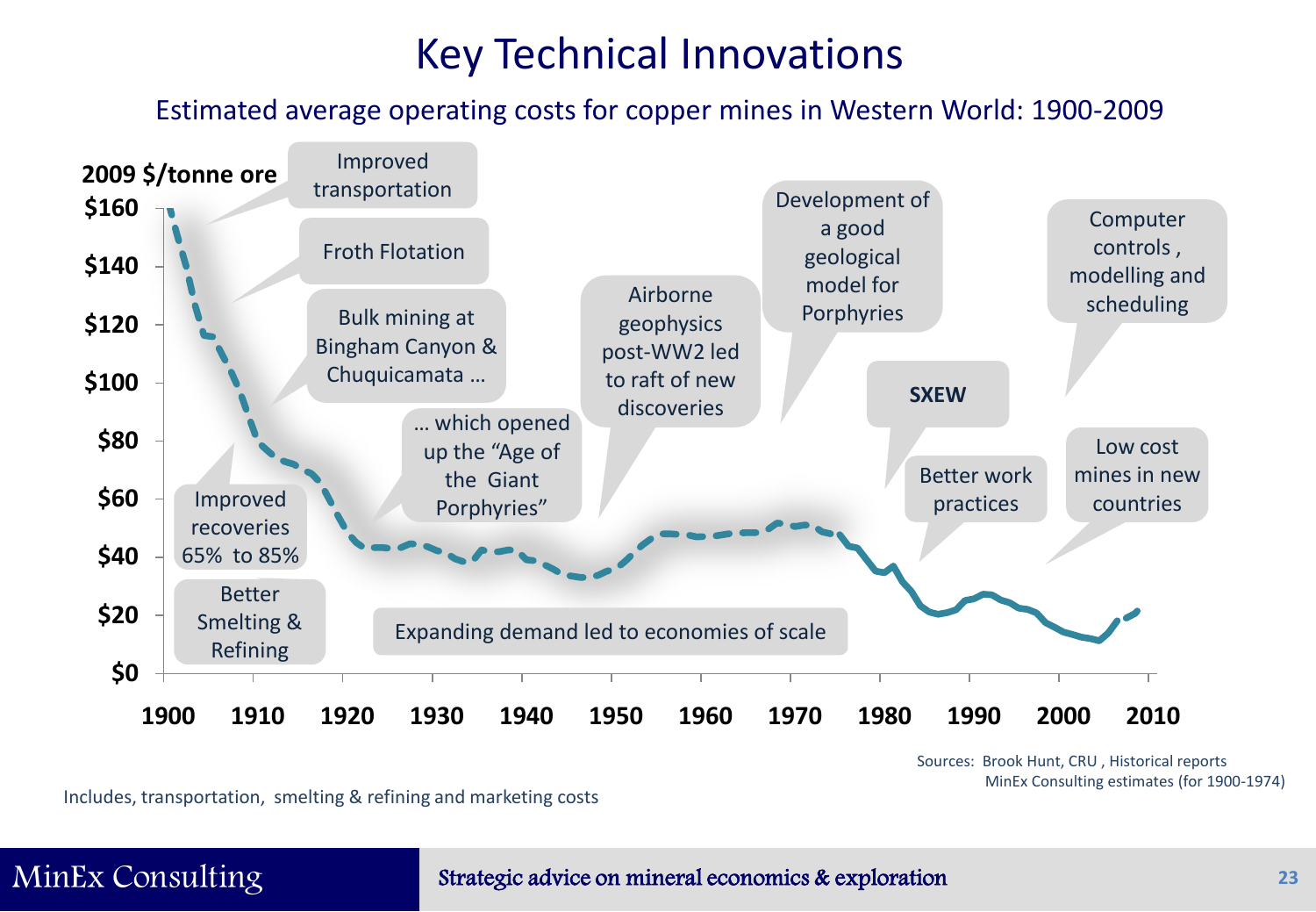# Economies of scale and new technology helped drive down costs

Cash operating costs for selected open pit mines in USA and Chile



Operating costs include transportation, smelting & refining charges

# Bingham Canyon, Ray, Chino, Morenci, Robinson, Toprerillos, Chuquicamata and El Teniente

### MinEx Consulting Strategic advice on mineral economics & exploration

Source: MinEx Consulting March 2010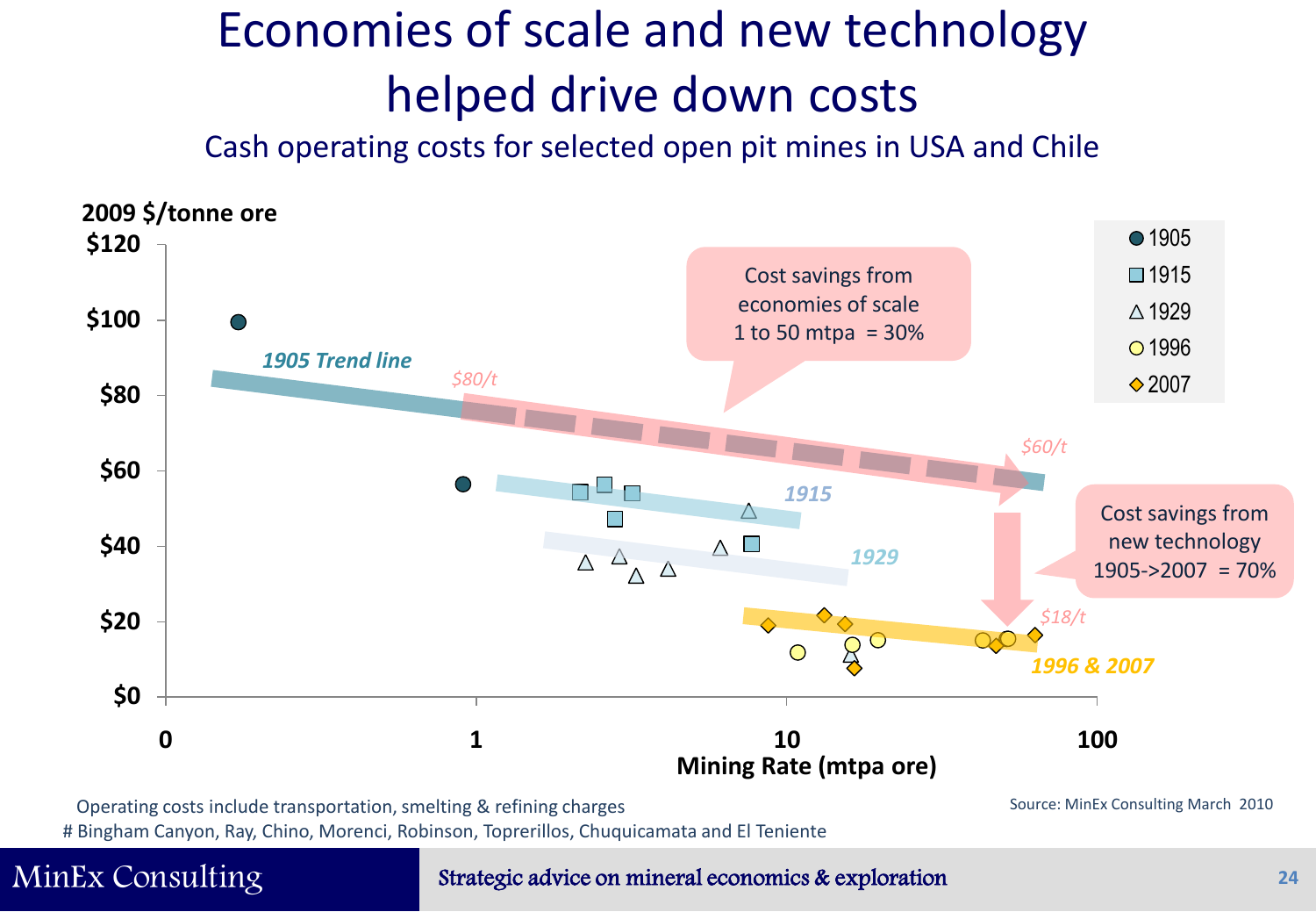# **SUMMARY**

- World's copper resource base grew by x25 over last 100 years
- Much of this was through discovery

Hard to untangle the partnership between geologists & engineers … say 50: 50

30% 70%

- Technical innovations enabled giant "disseminated" Porphyries to be mined, and then later Cu-oxide deposits
- Costs reduced through economies of scale and new technologies
- As costs went down, so too did cut-off grades … thereby further growing the resource

Halving the ore grade increased ore tonnes by x6 and metal by x3

Prices are a output  $-$  not an input. They are driven by supply & demand